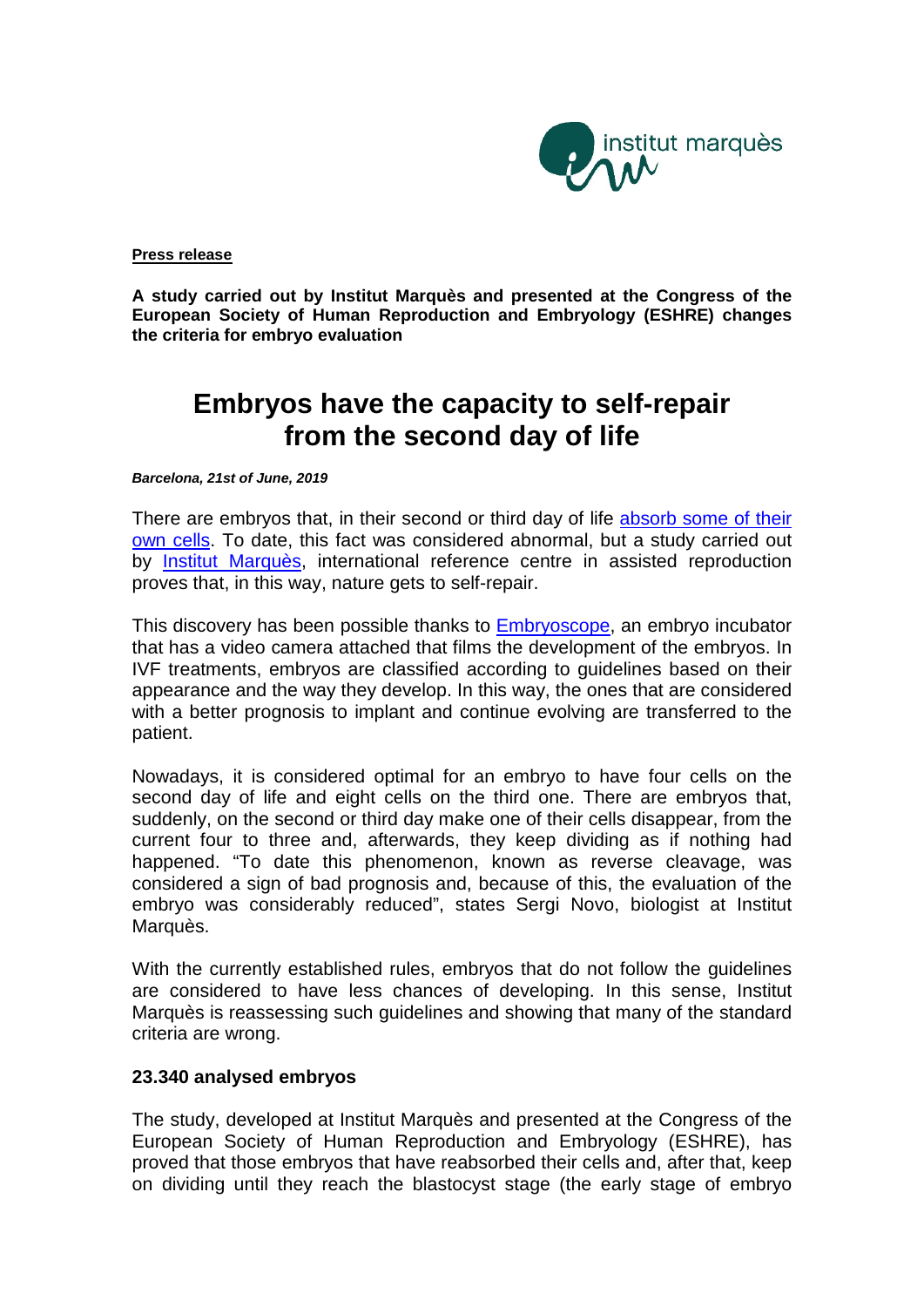development, that happens between the  $5<sup>th</sup>$  and  $6<sup>th</sup>$  day after fertilisation) have the same implantation, evolutive pregnancy and healthy born child rates.

"Finding out that the human being, in its second or third day of life is already capable to determine that one of its cells has been altered and that it has the potential to remove it and keep growing in a healthy way is an amazing thing", explains Dr Marisa López-Teijón, Manager of Institut Marquès. "This proves that life doesn't consist in being born perfect, but in being able to correct one's defects. Not only those which seem perfect manage to live, but also those who have fought to be perfect", adds the gynaecologist.

For this reason, Institut Marquès has carried out a retrospective study of the development video of **23340** embryos, from their fertilisation to the moment they reach the blastocyst stage. In **303** of the studied embryos, the presence of complete absorption of one of its cells was observed. These embryos show a slight decrease of the proportion that reaches the blastocyst stage, but the rate of born babies remains, a fact that suggests that the earlier detection of errors by the cells would be implied in this *absorption.* The embryos that are able to overcome this repair activity have the same reproductive potential.

## **A discovery about the beginning of life**

As well as there are no two people who are physically identical, with the exception of identical twins, there are no two equal embryos. The number of possible genetic combinations is infinite. Because of this, from the moment of fertilisation we all have our own unique features that make us unique from that precise moment.

This happens in all embryos, not only in the ones conceived by IVF. "Every embryo works as a cell team controlled by a leader, with the purpose of living. If some cells start dividing in an abnormal way and are not able to be controlled, the bad ones will win and the embryo will not be able to develop. It is amazing to see how, from the beginning of life, human beings are able to remove their weaknesses in order to follow the correct criteria and get moving forward in life", states Dr López- Teijón.

#### **About Institut Marquès**

Institut Marquès is a Barcelona based centre of international standing in Gynaecology, Obstetrics and Assisted Reproduction with branches in Barcelona, London, Ireland (Dublin and Clane), Italy (Rome and Milan) and Kuwait.

In Italy, thanks to its centre in Milan and to the collaboration with the clinic Villa Salaria in Rome, Institut Marquès offers a comprehensive solution to people with sterility problems.

The centre, with a wealth of experience in particularly difficult cases, helps people in more than 50 countries achieve their dream of parenthood. Institut Marquès offers the highest pregnancy success rates, with 89% per cycle in IVF with egg donation.

Leader in innovation, it conducts an important line of research on the benefits of music in the early stages of life and foetal stimulation.